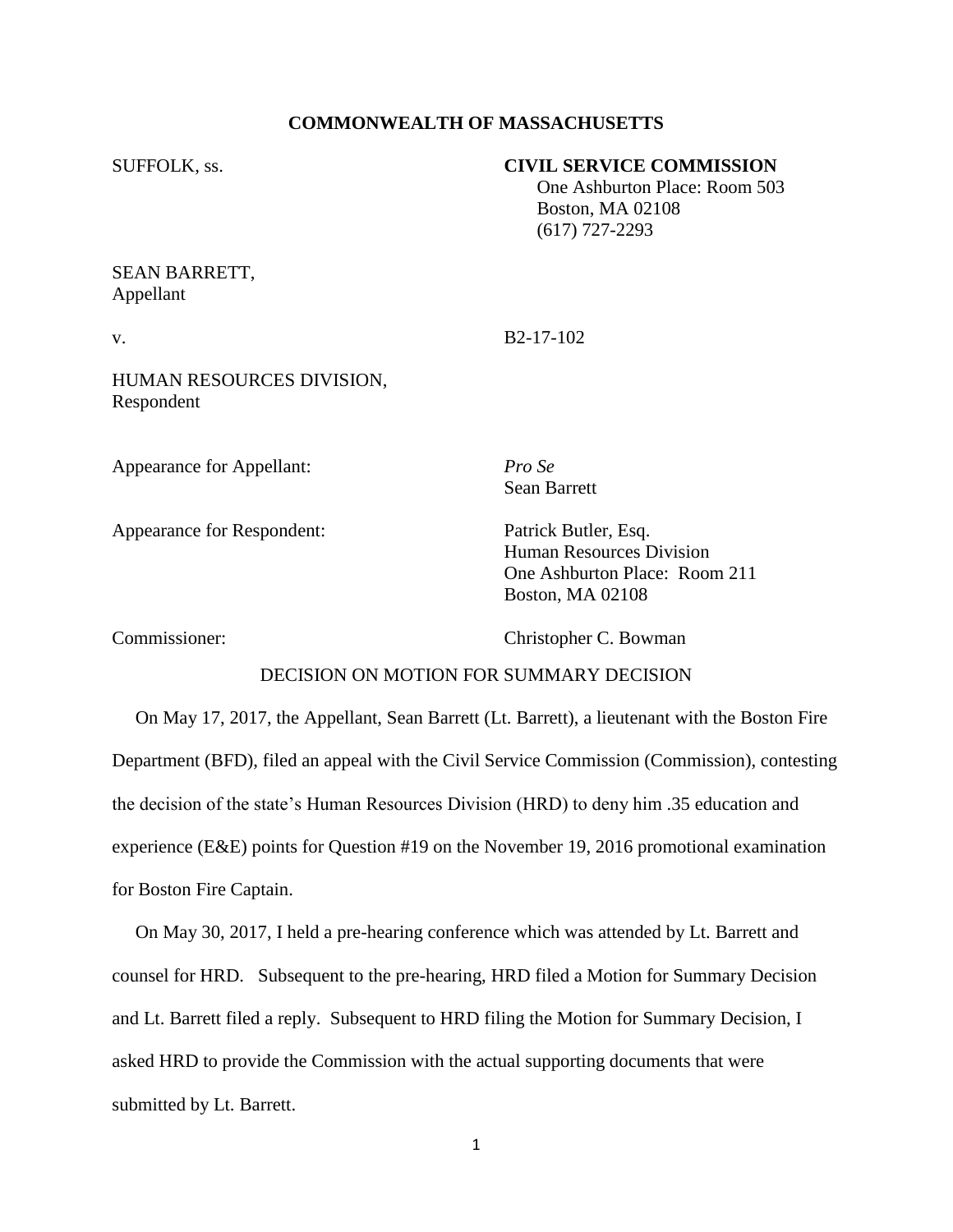Based on the submissions, including the documentations that I reviewed, the following

appears to be undisputed:

1. E&E Question #19 States:

"Related Experience OUTSIDE Department – Older Timeframe (11/19/2004 – 11/14/2001). Experience outside the specified department and from 5 to 12 years prior to the examination date in a recognized fire department as a fire cadet, auxiliary, call, intermittent, or reserve Firefighter. Count only time actually spent performing firefighting and related duties, not the entire time you were on call. Do not record experience in the maritime services or in a private industrial company. Military firefighting service is creditable only if you can document service in a military occupational specialty, such as Fire Protection Specialist, in which firefighting was the main purpose of the duty. Do not include experience for which you have given yourself credit in a previous category."

- 2. Lt. Barrett claimed 36 to 47 months, or .035 points, in answering this question.
- 3. Lt. Barrett submitted copies of the following: his National Fire Board certificates issued by the Department of Defense, his employment verification form; his EMT license; and letters stating that he had worked as an Acting Captain and Lieutenant within the Boston Fire Department.
- 4. Lt. Barrett did not submit documentation to show that he had actually performed 36 to 47 months of military firefighting service (i.e. – a DD 214 military document).
- 5. On March 31, 2017, Lt. Barrett was sent his score and informed that he was not going to receive the requested .035 points for question 19 as there was no verification provided.
- 6. That same day, Lt. Barrett sent a reply email to HRD stating that his DD 214 was "on file with HRD" presumably referencing a DD 214 that Lt. Barrett submitted as part of a prior examination.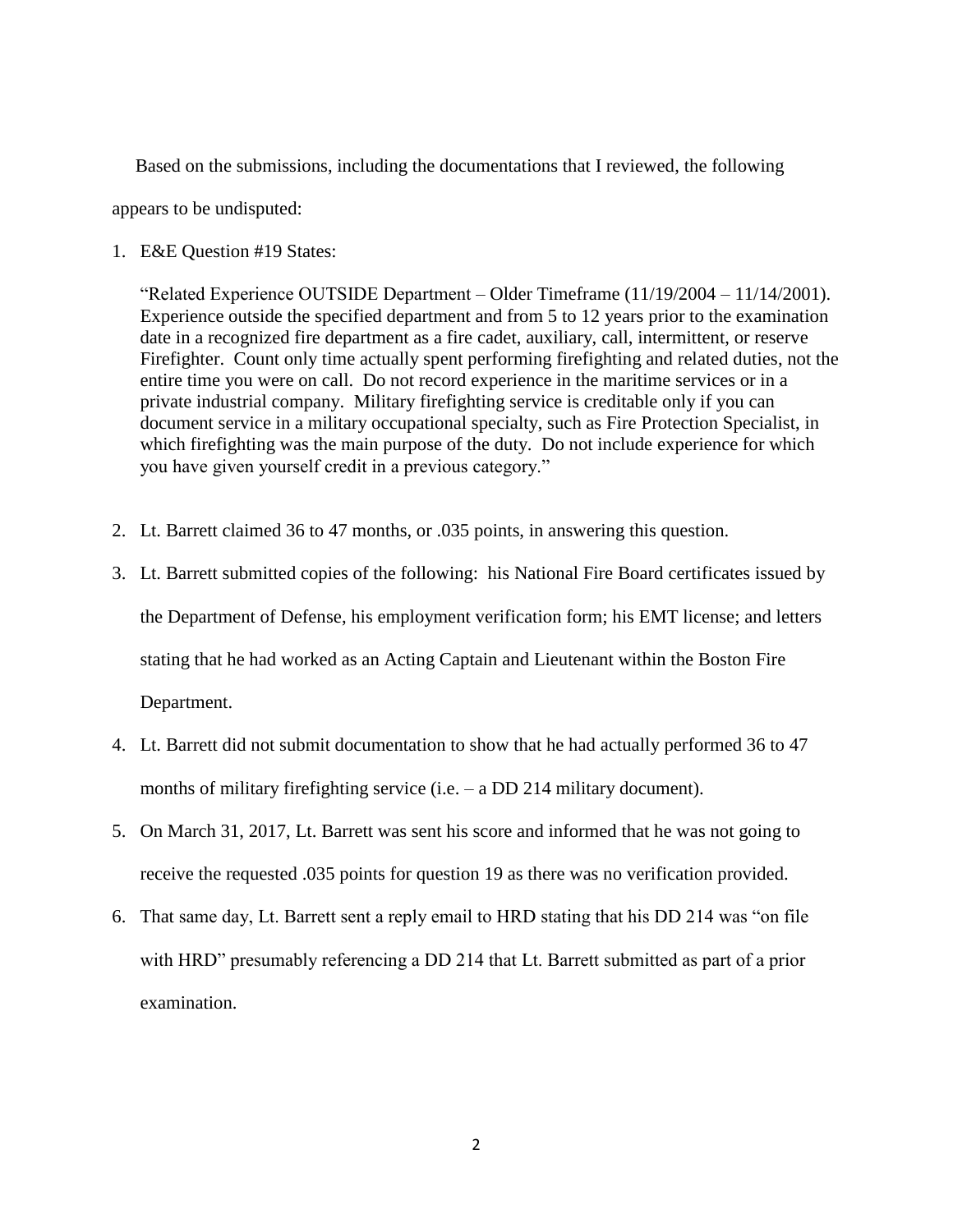## *Legal Standard*

 The fundamental purpose of the civil service system is to guard against political considerations, favoritism, and bias in governmental hiring and promotion. The commission is charged with ensuring that the system operates on "[b]asic merit principles." Massachusetts Assn. of Minority Law Enforcement Officers v. Abban, 434 Mass. 256 at 259 (2001), citing Cambridge v. Civil Serv. Comm'n., 43 Mass.App.Ct. 300 at 304 (1997). "Basic merit principles" means, among other things, "assuring fair treatment of all applicants and employees in all aspects of personnel administration" and protecting employees from "arbitrary and capricious actions." G.L. c. 31,  $\S$  1. Personnel decisions that are marked by political influences or objectives unrelated to merit standards or neutrally applied public policy represent appropriate occasions for the Civil Service Commission to act. Cambridge at 304.

 G.L. c. 31, § 2(b) addresses appeals to the Commission regarding persons aggrieved by "… any decision, action or failure to act by the administrator, except as limited by the provisions of section twenty-four relating to the grading of examinations …." It provides, *inter alia*,

"No decision of the administrator involving the application of standards established by law or rule to a fact situation shall be reversed by the commission except upon a finding that such decision was not based upon a preponderance of evidence in the record."

 Pursuant to G.L. c. 31, § 5(e), HRD is charged with: "conduct[ing] examinations for purposes of establishing eligible lists."

 G.L. c. 31, § 22 states in relevant part: "In any competitive examination, an applicant shall be given credit for employment or experience in the position for which the examination is held."

 In Cataldo v. Human Resources Division, 23 MCSR 617 (2010), the Commission stated that " … under Massachusetts civil service laws and rules, HRD is vested with broad authority to determine the requirements for competitive civil service examinations, including the type and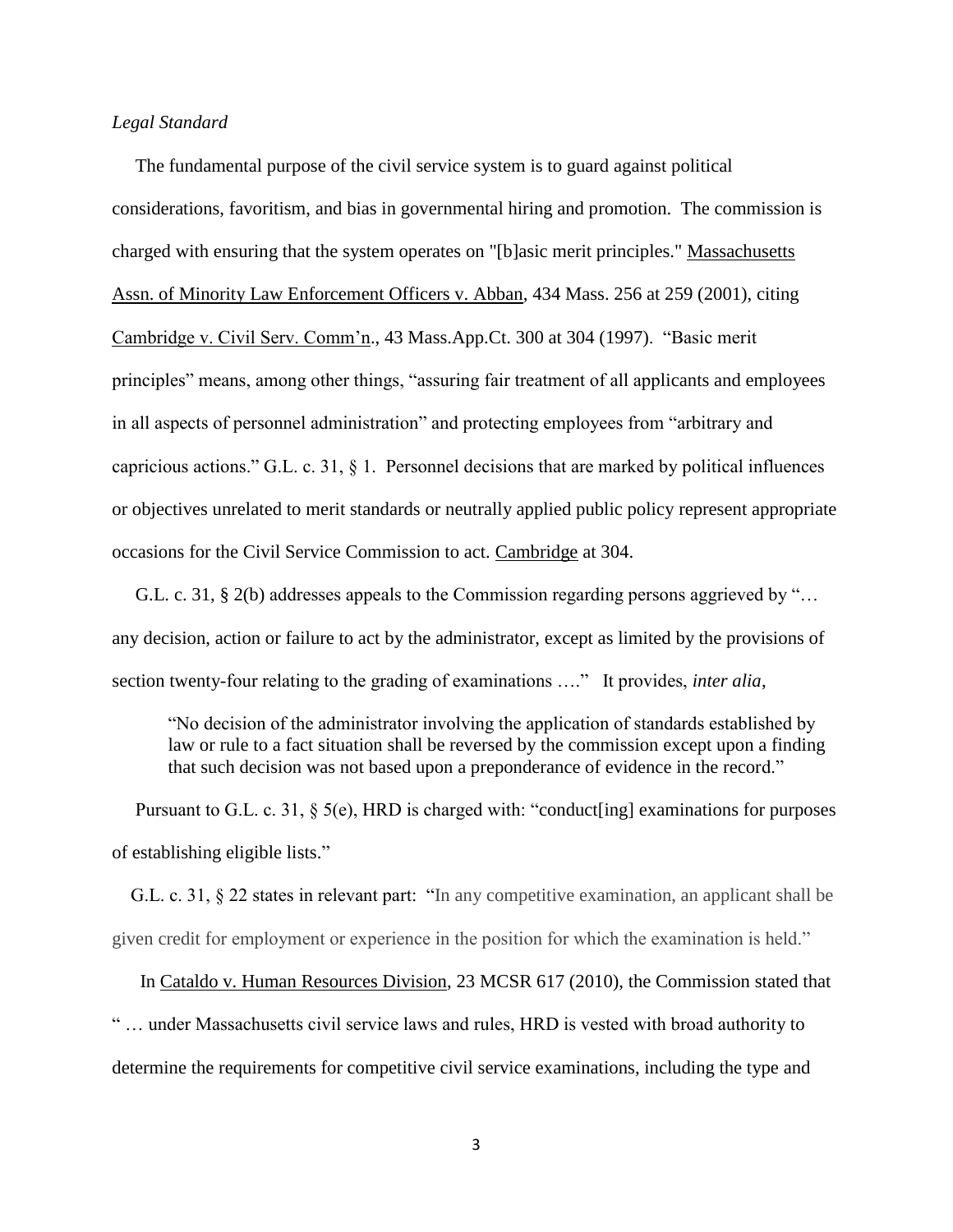weight given as 'credit for such training and experience as of the time designated by HRD.' G.L. c. 31, § 22(1)."

#### *HRD's Argument*

 HRD argues that Lt. Barrett failed to submit the proper documentation to receive the requested E&E credit and, therefore, that HRD was correct in not crediting Lt. Barrett with the requested .035 points for Question 19. Further, HRD argues that Lt. Barrett's subsequent reference to a DD 2014 "on file" is absurd and that HRD is not required to maintain and keep prior records on behalf of exam applicants to be used for future examinations. They ask the Commission not to grant the .035 points requested, which they argue would be unfair to all other exam applicants who followed the instructions and submitted the proper documentation. *Appellant's Argument*

 Lt. Barrett argues that the instructions did not specifically state that he was required to submit a DD 214 to verify the time served as a firefighter in the military and, that, if required, his DD 214 was indeed on file with HRD.

#### *Analysis / Conclusion*

 As part of this examination process, Lt. Barrett never submitted documentation to verify that he actually performed 36 to 47 months as a firefighter in the military. While the instructions do not specifically ask applicants to submit a DD 214, the instructions clearly ask for some type of documentation. While the certificates submitted by Lt. Barrett show that he was "certified" in various titles by the Department of Defense, they do not show any dates of service, which was required in order for HRD to provide him with any credit. HRD was not required to search for documents submitted by Lt. Barrett as part of prior examinations.